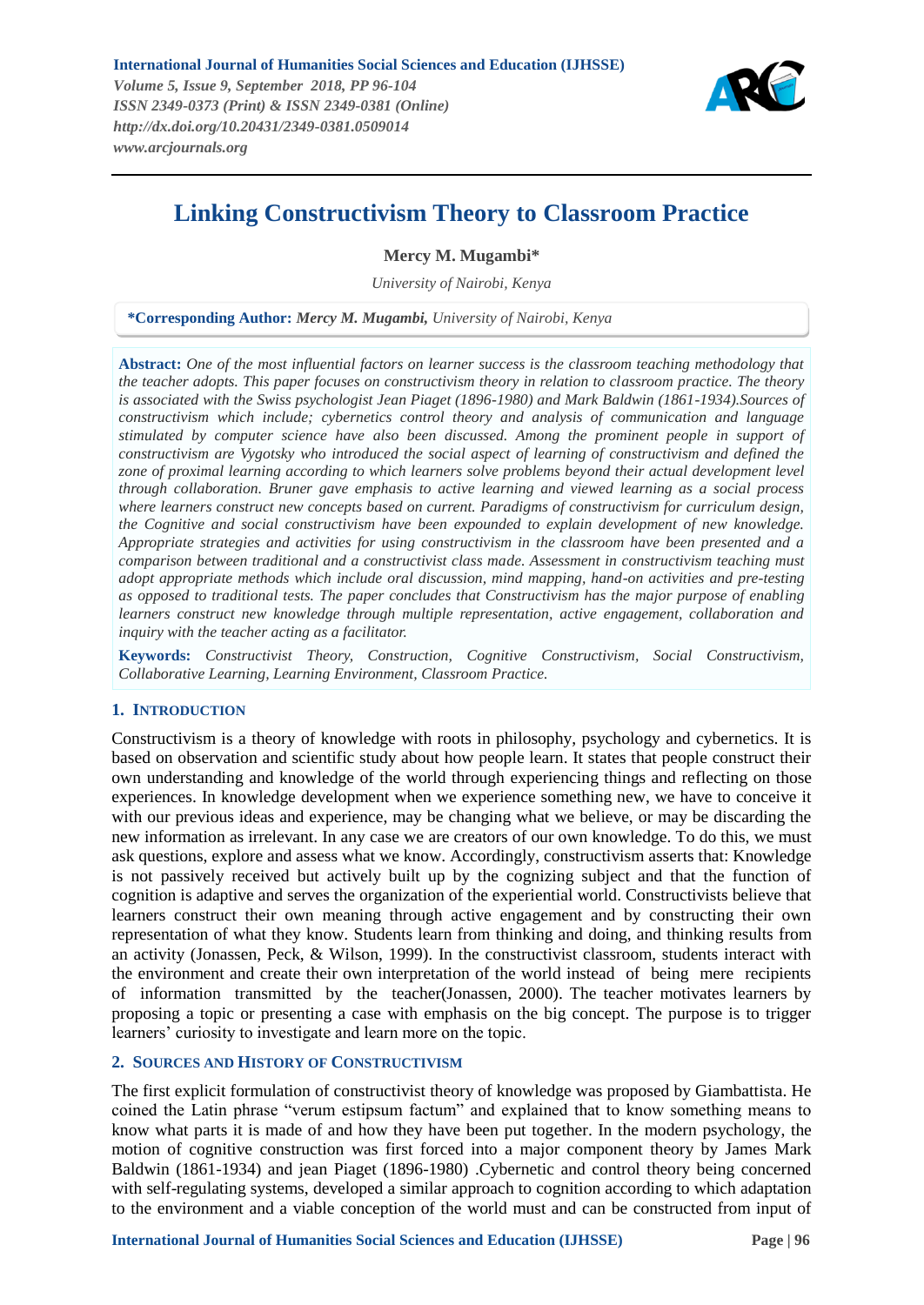"information" (Von Foerster (2002). Another source of constructivism was the analysis of communication and language stimulated by computer science. Language users build up their meanings on bases of their individual experience and the meanings remain subjective, no matter how much they become modified and homogenized through the subjects" interaction with other language users. From the constructivist point of view, meanings are conceptual structures and as such, to a large extent influence the individual construction and organization of his/her experiential reality.

The concept of constructivism has roots in classical antiquity, going back to Socrates dialogue with his followers, in which he asked directed question that led his students to realize for themselves weaknesses in their thinking. The Socrates dialogue is still an important tool in the way constructivist educators assess their student"s learning and plan new learning experiences. Jean Piaget and John Dewey developed theories of childhood development and education, what we now call progressive education that led to the evolution of constructivism. Piaget believed that humans learn through the construction of one logical structure after another. He also concluded that the logic of children and their modes of thinking are initially entirely different from those of adults. Dewey called for education to be grounded on real experience. He wrote, "if you have doubts about how learning happens, engage in sustained inquiry: study, ponder, consider alternative possibilities and arrive at your belief grounded in evidence". Inquiry is a key part of constructivist learning. Among the educators, philosophers, psychologists and sociologists, who have added new perspectives to constructivist learning theory and practices, are;

**Vygotsky**- who introduced the social aspect of learning into constructivism. He defined the "zone of proximal learning" according to which students solve problems beyond their actual developmental level (but within their level of potential development) under adult guidance or in collaboration with more capable peers.

Vygotsky"s theory presents three principles

- **Making meaning** the community places a central role and the people around the student greatly affect the way he/she sees the world.
- **Tools for cognitive development** the type and quality of these tools (culture, language) determine the Pattern and rate of development
- **The zone of proximal development** problem solving skills of tasks can be placed into categories.

**Bruner (1996)** initiated curriculum change based on the notion that learning is an active, social process in which students constructs new ideas or concepts based on their current knowledge. According to him, learning is a social process whereby students construct new concepts based on current. The student selects information, constructs hypothesis and makes decisions, with the aim of integrating new experiences into his existing mental constructs. It is cognitive structure that provides meaning and organization to experiences and allows learners to transcend the boundaries of the information given. For him, learner independence fostered through encouraging students to discover new principles of their own accord, lies at the heart of effective education. Moreover, curriculum should be organized in a spiral manner so that students can build upon what they have already learnt. In short, principles that permeate Bruner' theory are the following;

- Instruction must be commensurate with the experiences that make the students willing and able to learn (Readiness).
- Instruction must be structured so that it can be easily understood by the students (spiral organization)
- Instruction should be designed to facilitate extrapolation (going beyond the information given).

Bruner viewed learning as an active social process in which students construct new ideas or concepts based on current knowledge. As far as instruction is concerned, the instructor should try and encourage students to discover principles by themselves. The instructor and student should engage in an active dialogue. Bruner holds that a theory of instruction should address four major aspects:

Predisposition toward learning.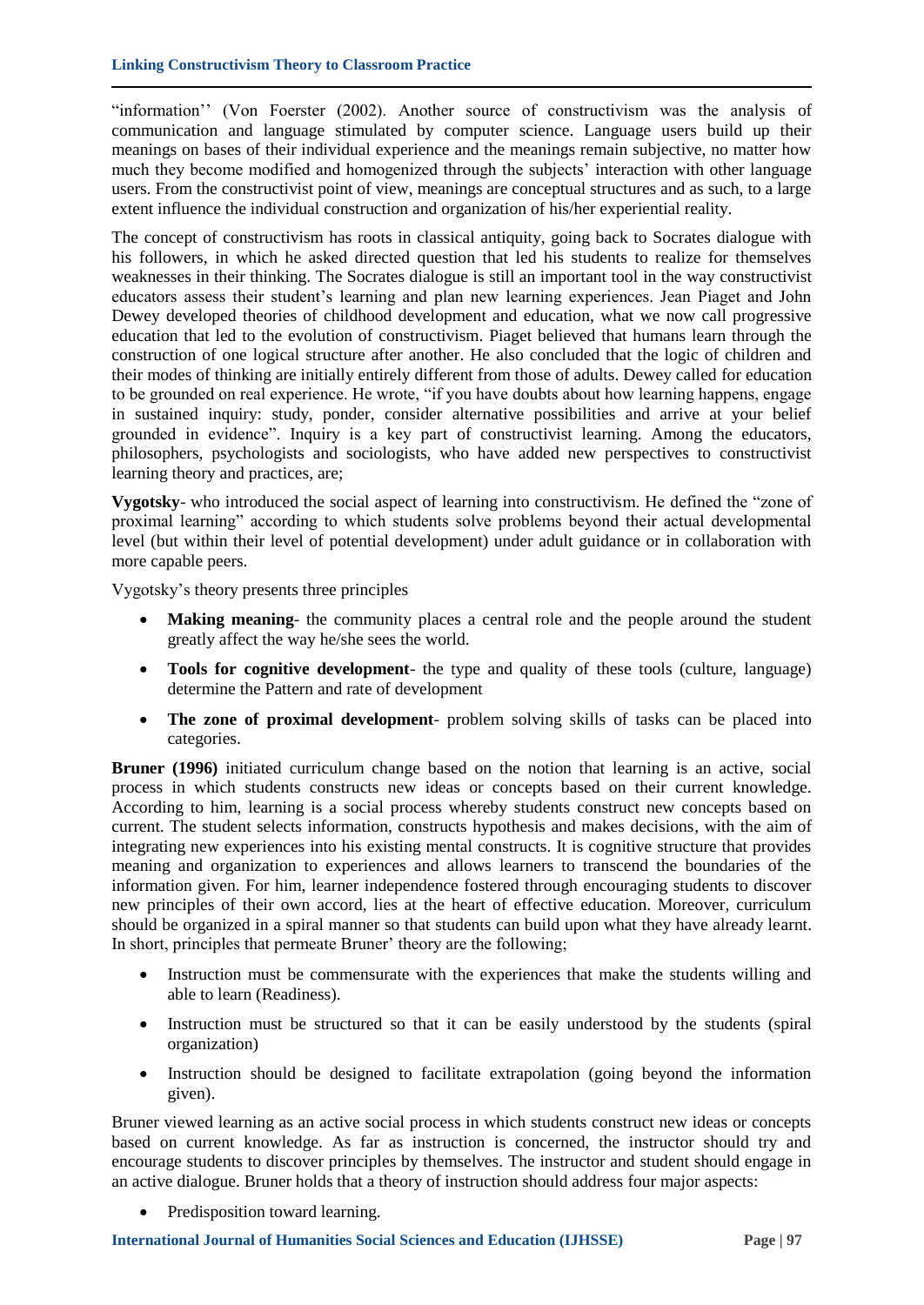- The ways in which a body of knowledge can be structured so that it can be easily grasped by the learner.
- The most effective sequence in which to preset material.
- The nature and pacing of rewards and punishments.

His view is that good methods of structuring knowledge should result in simplifying, generating new propositions, and increasing the manipulation of information. He believed that instruction must be concerned with the experiences and contexts that make the learner willing and able to learn. By providing opportunities for independent thinking, constructivism allows students to take responsibility of their own learning by framing questions and then analyzing them.

# **3. PARADIGMS OF CONSTRUCTIVISM FOR CURRICULUM DESIGN**

# **3.1.Cognitive Constructivism**

Cognitive or Piagetian constructivists regard the purpose of education as educating the individual child in a way that supports the child"s interests and needs. This approach assumes that students come to classroom with ideas, beliefs and opinions that need to be altered or modified by teachers who facilitate this alteration by devising tasks and questions that create dilemmas, for students. Knowledge construction occurs as a result of working through these dilemmas. Characteristic instructional practice include "discovery learning" and hands on activities such as using manipulative; student tasks that challenge existing concepts and thinking processes; questioning techniques that probe students beliefs and encourage examination and testing of these beliefs. The internal development of learners is the focus of the teaching environment, the social and historical context. Issues of power, authority and place of formal knowledge in the learning environment are not emphasized. It is essentially a decontextualized approach to learning and teaching.

# **3.2.Social Constructivism**

Social or Vygotskian constructivism emphasize education for social transformation and reflects a theory of human development that situates the individual within a social cultural context. Individual development derives from social interactions within which cultural meanings are shared by the group and eventually internalized by the individual. Through interactions, individuals construct of both the individual and the environments are changed. The subject of study is the dialectical relationship between the individual and the social and cultural milieu. The approach assumes that theory and practice do not develop in vacuum; they are shaped by dominant cultural assumptions. Formal knowledge, the subject of instruction and the manner of presentation are influenced by the historical and cultural environment that generated them.

# **3.3.Principles of Constructivism**

The following are guiding principles of constructivist thinking that educators must keep in mind.

- **It takes time to learn -** Learning is not instantaneous. For significant learning, we need to revisit ideas, ponder them, try them out, play with them and use them
- **Learning is an active process in which the learners use sensory input and constructs meaning of it**. Learners need to do something because learning involves the learners engaging with the world.
- **People learn to learn as they learn-** Learning consist both of constructing meaning and constructing systems of meaning, that is, each meaning we construct makes us better able to give meaning to other sensations which can fit similar patterns.
- **The crucial action of constructing meaning is mental -** Constructing of meanings happens in the mind. We need to provide activities which engage the mind as well as the hands.
- **Learning involves language-** The language we use influences learning. People talk to themselves as they learn, and language and learning are inextricably intertwined.
- **Learning is a social activity -** Learning is intimately associated with our connection with other human beings. Conversations, interaction with others and collaborations are an integral aspect of learning.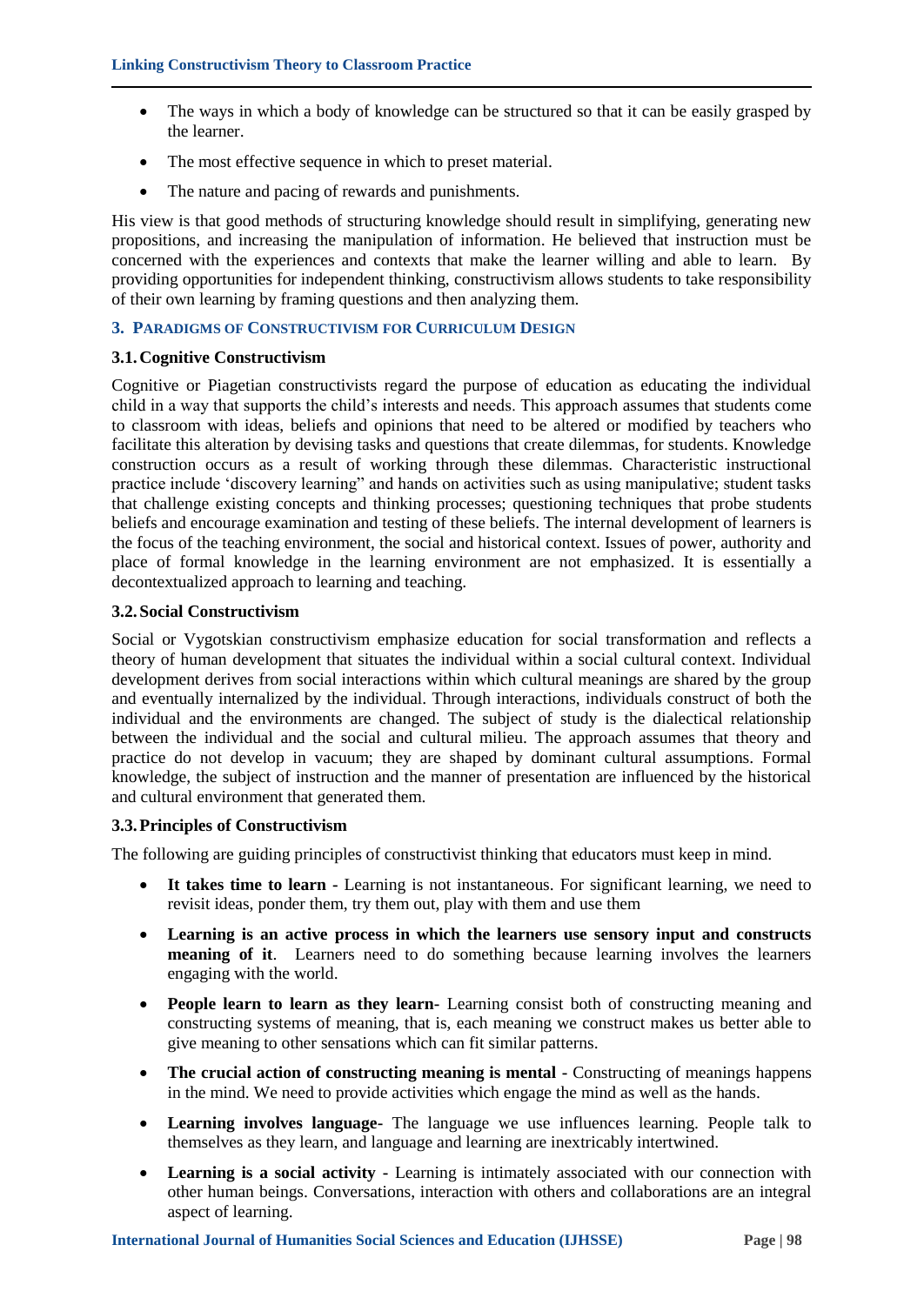- **Learning is contextual -** We do not learn isolated facts and theories in some abstract ethereal land of mind separate from the rest of our lives. We learn in relationship to what else we know, what we believe, our prejudices and our fears.
- **One needs knowledge to learn-** It is not possible to assimilate new knowledge without having some structure developed from previous knowledge to build on. The more we know the more we can learn.
- **Learning is not the passive acceptance of knowledge which exists "out there"** Learning involves the learner engaging with the world and extracting meaning from his/her experiences.
- **Motivation is a key component of learning-** Motivation helps learning and is essential for learning.

# **4. PEDAGOGICAL CURRICULUM QUESTIONS**

- **Does the pedagogy value the students' points of view?** The curriculum should encourage students to think reflectively for themselves. The practice should encourage student participation and problem solving and give value to students" effort to form a point of view or a considered answer to an issue of problem (Doll, 1992, Freire, 2003, Nuddings 2003)
- **Does the practice encourage teaching in imaginative and creative ways? -**This question highlights the duty of teachers to discuss their need for the freedom to teach their subjects artistically and guide their learners imaginatively (Hargreaves and Shirley (2008).
- **Does the teacher use culturally responsive teaching? -** This requires teachers to use the knowledge of their students- whether historical, religious, national, aesthetic, epistemological, political, and familial to enhance their learning and teaching. The teacher should incorporate student realities into his/her pedagogical plans (Gay 2010).
- **Does student inquiry have a significant place in learning?**
- **Does practice draw on research related to effective methods of teaching? -** ). This question is a valuable tool in seeking to determine whether, and to what degree professional development of staff is aligned with their responsibilities. The focus should be on confirming whether teachers are aware of current research related to their teaching and whether they consider their teaching habits consistent with the recommended practices (Pogrow 2009).
- **Does the pedagogy reinforce written and articulated values? -** This question asks teachers to determine whether their professed-written and articulated –value statement are enacted in the ways teaching is undertaken. The question of the consistency of values professed and practiced gets the heart of ethical issues (Freire, 2003).

# **5. PRACTICES THAT DEFINE CONSTRUCTIVIST LEARNING ENVIRONMENTS**

- Providing multiple representations of reality and learning styles: over simplification of instruction by representing natural complexity of the world should be avoided. Learning of concepts must be approached via a wide range of learning contexts to promote transfer of knowledge in a broader range of domains (Kafai and Resnik, 1996). The concept of multiple representations is typical of the post-modern approaches to instruction.
- Presenting authentic tasks- Learners are more likely to view a problem from an own perspective when the situations represent context. Authentic learning occurs when instruction is designed to facilitate, stimulate and recreate real life complexities and occurrences (Cey, 2001). This is to say that the learner should be placed in situations in which they are not artificially constrained. The constructive instructional designer should therefore situate cognition in real-word contexts to facilitate the application and transfer of knowledge.
- Providing real, world, case based learning environments, rather than pre-determined instructional sequences.
- Fostering of reflective practices to allow the learners the opportunity to develop, assess and organize their thoughts. What did students learn? Where can they transfer it? You as teacher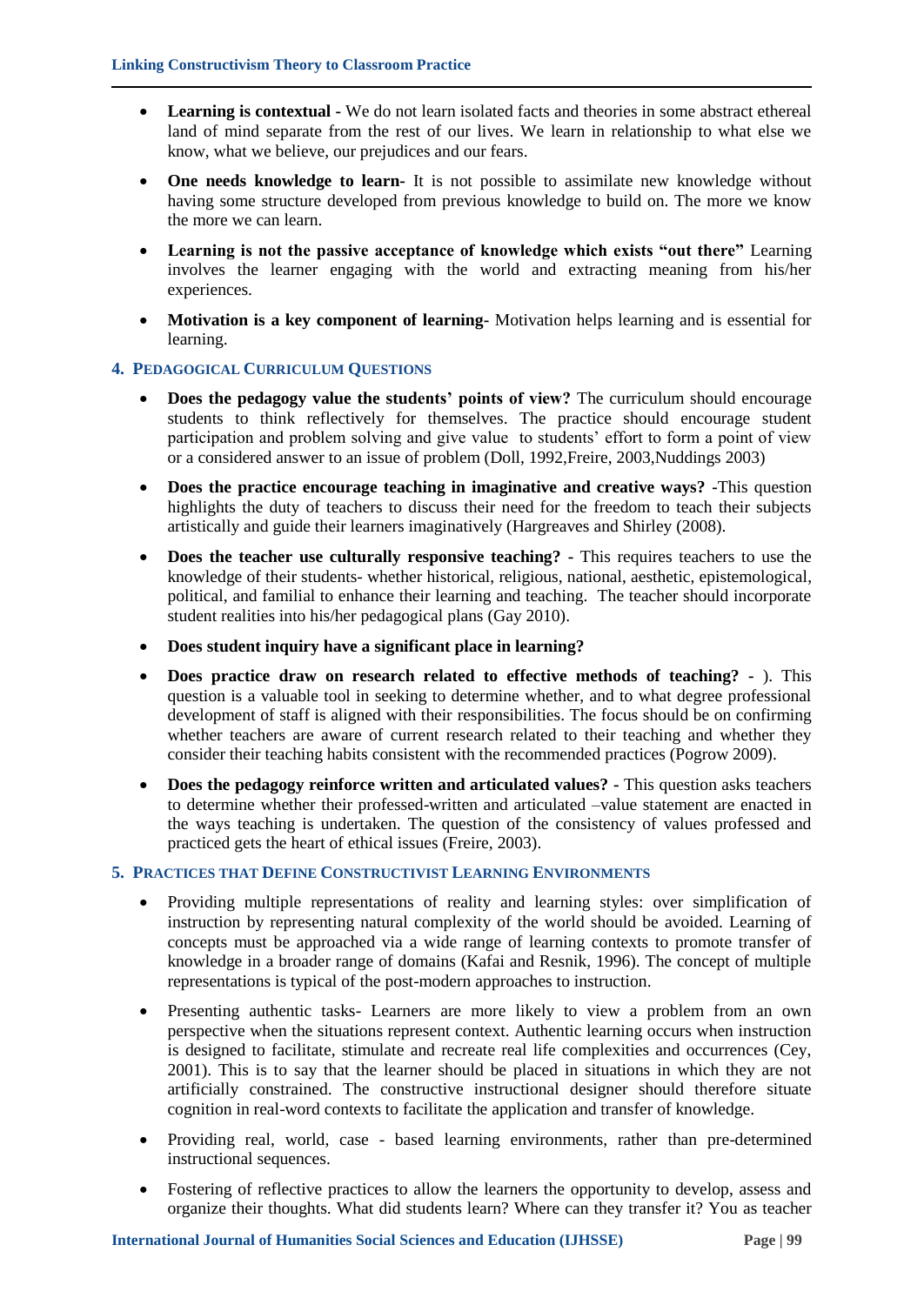should answer these questions after every teaching experience. Your students should do it also. This will help you understand if what students learned was what you planned, or something else.

- Supporting collaborative construction of knowledge through social negotiation, not competition among learners. Collaborative learning does not just entail sharing workload or coming to a consensus, it also allows learners to develop, compare and understand multiple perspectives on the issue, thus promoting insight into alternative perspectives. Learner should be able to explain and justify their thinking and openly negotiate their interpretations of the solutions to instructional tasks (Cobb and Yackel, 1995).
- Personal constructions of reality Knowledge does not come from someone else, but rather from experience. Constructivist teaching practices help learners to internalize and reshape, or transform new information (Brooks & Brooks, 2001).
- Seeking and valuing students' points of view.
- Enhancing content- context dependent knowledge construction. This requires the application of community/service which is based on the principle of taking books to life and life to books. Meaningful learning takes place when learners develop effective ways to solve problematic situations. Inquiry learning can turn information into useful knowledge. It stresses skill development and nurtures the development of good habits of mind. Information, lacking a useful context, often has limited applications beyond passing a test. Learning plans and teaching materials need to include a relevant context for new information to lead to broader understandings. Accordingly, learning is a personal interpretation of the world.
- Focusing on inquiry-based learning. This is a useful method that educators should embrace, as it helps to enhance the learning experience of students. The method gives learners the opportunity to take a hands-on approach in their education while obtaining several important skills that can be used at all levels of their learning, and even into their future careers. It also helps to engage learners and foster excitement in the subjects they are learning about
- Adapting Curriculum to address students 'suppositions.
- Evaluation that is integrated with the task and not a separate activity

A constructionist design process should be concerned with designing environments which support the construction of knowledge which;

**Is based on internal negotiation-** a process of articulating mental models, using those models to explain, predict, and infer and also reflect on their utility.

**Is based on social negotiation** to allow sharing of reality among learner.

**Is facilitated by exploration of real world environment and intervention of environment**  processes are regulated by each individual intentions, needs and expectations.

**Requires an understanding of its own thinking process and problem solving methods-** problems in one context is different from problems in other contexts.

**Requires collaboration among learners and with the teacher**- teacher is more of a coach or mentor than a conveyor of knowledge.

**Provides an intellectual toolkit** to facilitate the building of learners mental models. The Intellectual Toolkit includes critical thinking, research and information literacy teamwork/collaboration, Creativity/Innovation).

# **6. STRATEGIES FOR USING CONSTRUCTIVISM IN THE CLASSROOM**

# **6.1.Use of Educational Technology**

Educational technology plays an important role in meeting the goals and objectives of project-based learning and facilitates learners" exploration and reflection on the content. Using the power of the Internet to distribute courseware is one example of how technological tools have been applied in academic settings. Combining multimedia technologies with the World Wide Web has created new possibilities for the development of instructional materials as well as for the delivery of instruction.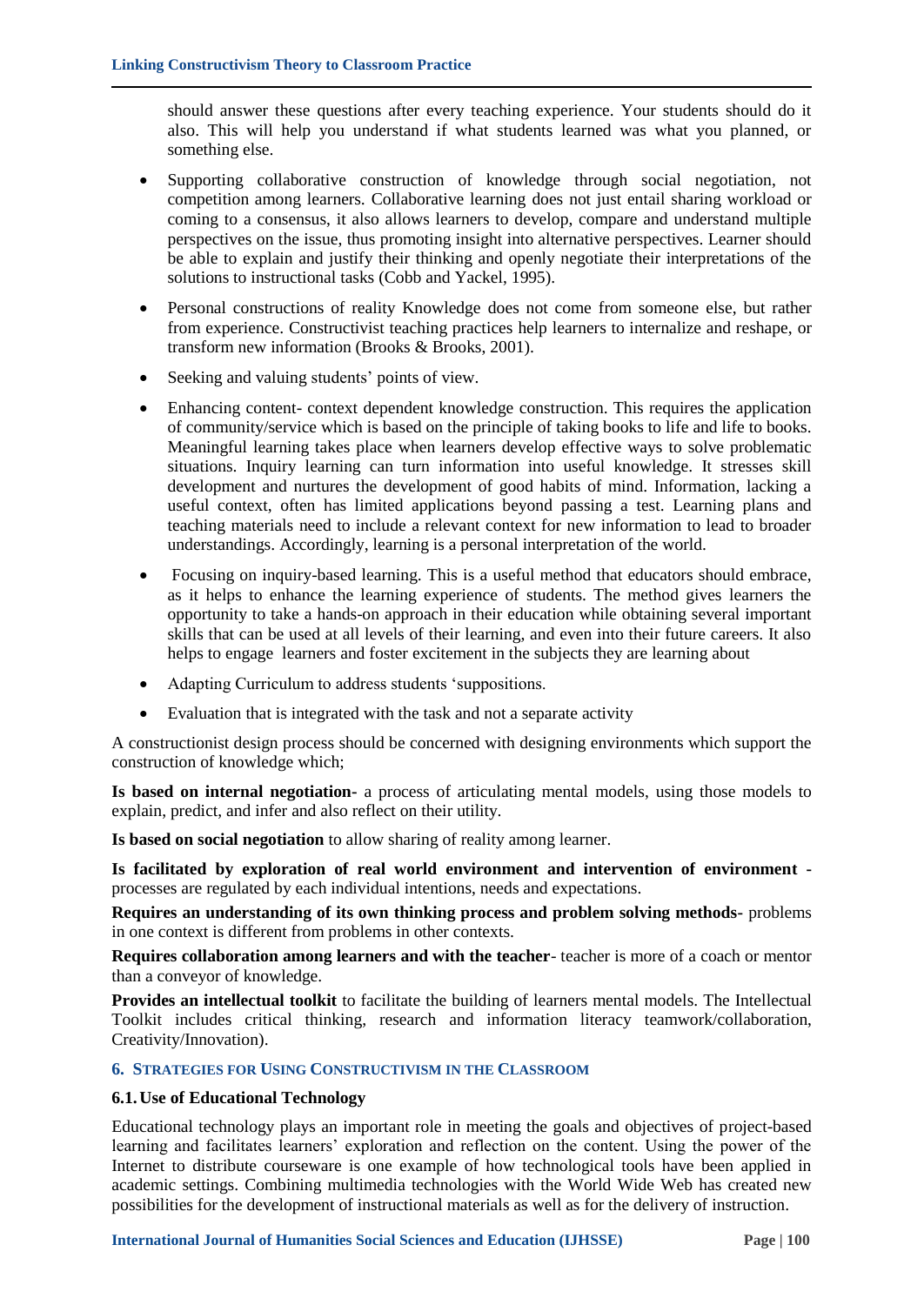**Small groups' activities -**Group learning activities cause learners to interpret experiences, knowledge, and beliefs and at the same time, knowledge and beliefs are found within each learner. Group activity allows them to gain new experience.

**Dialogue-**encourage students to engage in dialogue, both with the teacher and with one another.

# **6.2.Allow Multiple Interpretations and Expressions of Learning (Multiple Intelligences)**

**Encourage student inquiry-** Constructionist learning theory places importance on the learners" point of view. Instructional design should make a point of including participants" requests in the design process to help bring some form of prior knowledge to presentations

#### **6.3.Encourage Questions and Listen when Students Speak**

#### *6.3.1.Metacognition and Reflection*

Metacognition is an individual"s knowledge of their own cognitive processes and their ability to control these processes by organizing, monitoring and modifying them as a function of learning. It also refers to the ability to reflect on one"s own performance. Reflection allows the learners the opportunity to develop, assess and organize their thoughts (Hartman, 2002).

# *6.3.2.Using Models*

Models have been used continuously to help portray information in a way that can be observed by the learners. Models generally include a performance or demonstration of an activity that leads the learner to interpret the observation into useable information for processing. Other examples may include graphic pictures, electronic media, or symbolic representation of concepts.

#### *6.3.3.Chunking and Mnemonics*

Sometimes learners may have difficulty in retrieving information, although it may be evident that it has been "learned". Instructional strategies that have been developed in the presence of cognitive learning theory are chunking and mnemonics. Chunking is the process of grouping similar pieces of information together into a "chunk" that can be sent to working memory for rehearsal and further processing.

# *6.3.4.Rehearsal*

The expression "practice makes perfect" may seem cliché, but it does fit very well when discussing cognition and development. As one rehearses, the working memory is exercised. Rehearsal is widely used in many applications where learning is necessary, particularly in educational settings. Various courses that require the rehearsal of cognitively complex tasks, like a mathematics or science course, use rehearsal as a means to assist the learners in processing the information to long-term memory.

#### *6.3.5.Service Learning*

Service- learning is a teaching and learning strategy that integrates meaningful community service with instruction and reflection to enrich the learning experience, teach civic responsibility, and strengthen communities" service. Service learning involves active learning-drawing lessons from the experience of performing service work. Service learning enriches student learning of course material by "bringing books to life and life to books" (Furco, 1996).

#### *6.3.6.Flipping the classroom*

Class time is re-purposed for inquiry, application and assessment in order to better meet the needs of the individual learners. Students gain control of the learning process through studying course material outside of class, using readings, pre-recorded video lectures or research assignments. During class time, instructors facilitate the learning process by helping students work through course material individually and in groups.

# **7. ACTIVITIES IN A CONSTRUCTIVIST CLASSROOM**

**Experimentation**: Students individually perform an experiment and then come together as a class to discuss the results.

**Research projects:** Students research a topic and can present their findings to the class.

**International Journal of Humanities Social Sciences and Education (IJHSSE) Page | 101**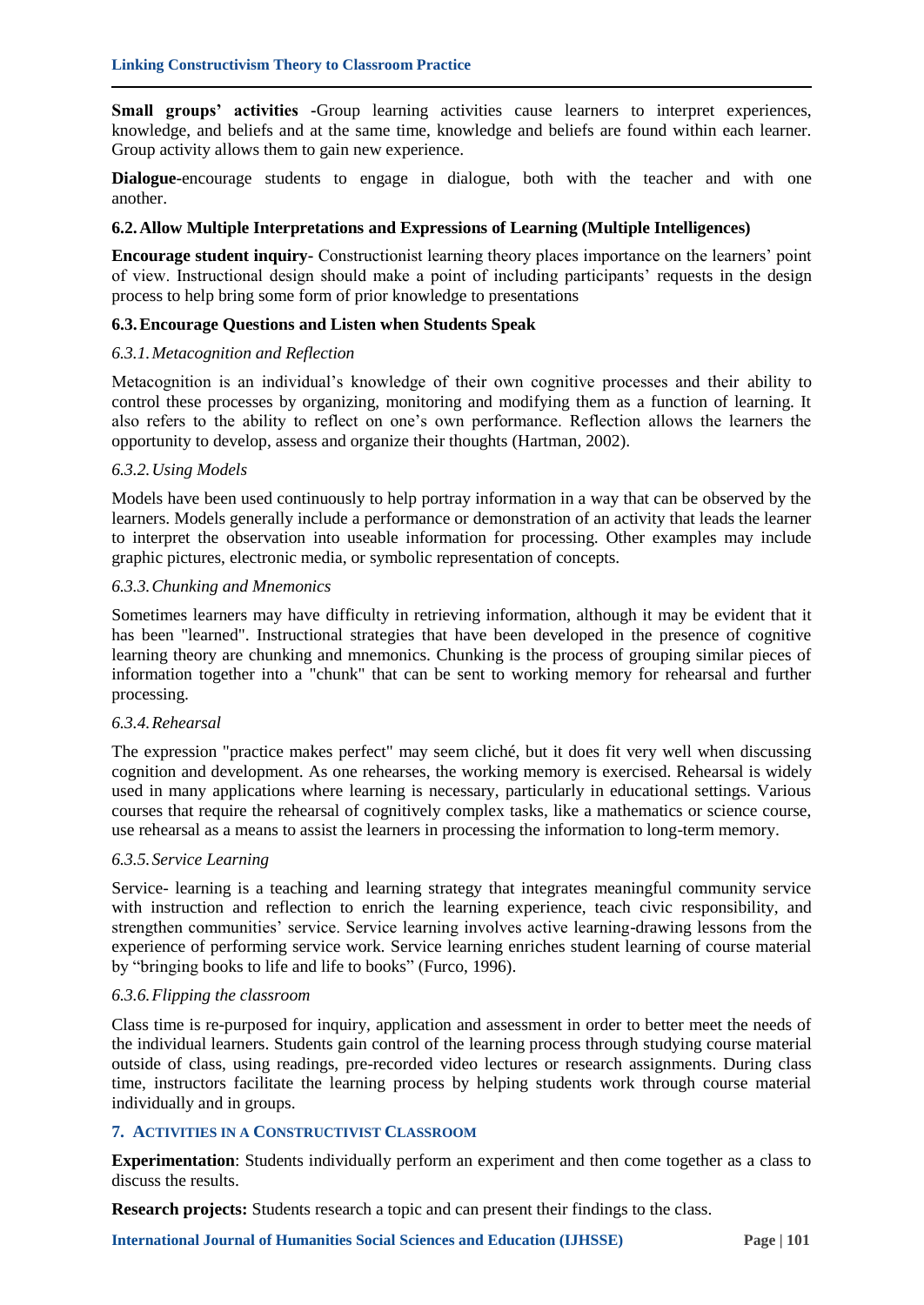**Field trips:** This allows students to put the concepts and ideas discussed in class in a real-world context. Field trips would often be followed by class discussions.

**Films:** These provide visual context and thus bring another sense into the learning experience.

**Class discussions:** This technique is used in all of the methods described above. It is one of the most important distinctions of constructivist teaching methods.

Peer teaching -peer teaching occurs when students, by design, teach other students. Peer teaching can enhance learning by enabling learners to take responsibility for reviewing, organizing, and consolidating existing knowledge and material; understanding its basic structure; filling in the gaps; finding additional meanings; and reformulating knowledge into new conceptual frameworks" (Dueck, 1993)."

# **Ask open-ended questions**.

# **Brainstorm possible alternatives**

**Have the learners:**

- Look for information
- Experiment with materials
- Observe phenomena
- Collect and organize data
- Employ problem-solving strategies
- Select appropriate resources, review and critique solutions.

Constructivist approaches can also be used in online learning. For example, tools such as discussion forums, wikis and blogs can enable learners to actively construct knowledge.

in the constructivist classroom both teachers and students think of knowledge not as inert fact to be memorized, but as dynamic, ever changing view of the world we live in and the ability to successfully stretch and explore that view.

# **8. COMPARISON OF A TRADITIONAL CLASSROOM AND A CONSTRUCTIVIST CLASSROOM**

# **8.1.How does Constructivism differ from Traditional Ideas about Teaching and Learning?**

| <b>Traditional Classroom</b> |                                                           | <b>Constructivist Classroom</b> |                                                                    |
|------------------------------|-----------------------------------------------------------|---------------------------------|--------------------------------------------------------------------|
| $\mathbf{1}$ .               | Teacher centered class                                    | $1_{-}$                         | Learner-centered class                                             |
| 2.                           | Curriculum begins with the parts of the whole             | 2.                              | Curriculum emphasizes big concepts, beginning                      |
|                              | with emphasis on basic skills                             |                                 | with the whole and expanding to include parts.                     |
| 3.                           | Resource materials are mainly text books and              | 3.                              | Resource materials include primarily sources of                    |
|                              | workbooks 0                                               |                                 | materials and manipulative materials                               |
| 4.                           | Strict adherence to fixed curriculum is highly<br>valued. | 4.                              | Pursuit of student questions and interest is<br>valued.            |
| 5.                           | Teachers disseminate information to students;             | 5.                              | Teachers have dialogue with students, helping                      |
|                              | students are recipients of knowledge                      |                                 | students construct their own knowledge.                            |
| 6.                           | Teachers role is directive, rooted in authority           | 6.                              | Teachers role is interactive , rooted in<br>negotiation            |
| 7.                           | Knowledge is seen as inert                                | 7.                              | Knowledge is seen as dynamic, ever changing<br>with our experience |
| 8.                           | Students work primarily alone                             | 8.                              | Students work primarily in groups.                                 |
| 9.                           | Learning is based on repetition                           | 9.                              | Learning is interactive, building on what the                      |
|                              | 10. Teachers seek the correct answers to validate         |                                 | student already knows.                                             |
|                              | students lessons                                          |                                 | 10. Teachers seek students point of view in order to               |
|                              |                                                           |                                 | understand student learning for<br>use<br>1n                       |
|                              | 11. Students are viewed as "blank slates" onto which      |                                 | subsequent conceptions                                             |
|                              | information is etched by the teacher                      |                                 | 11. Students are viewed as thinkers with emerging                  |
|                              |                                                           |                                 | theories about the world.                                          |

**Source.** *Thomas& Brown (2011)*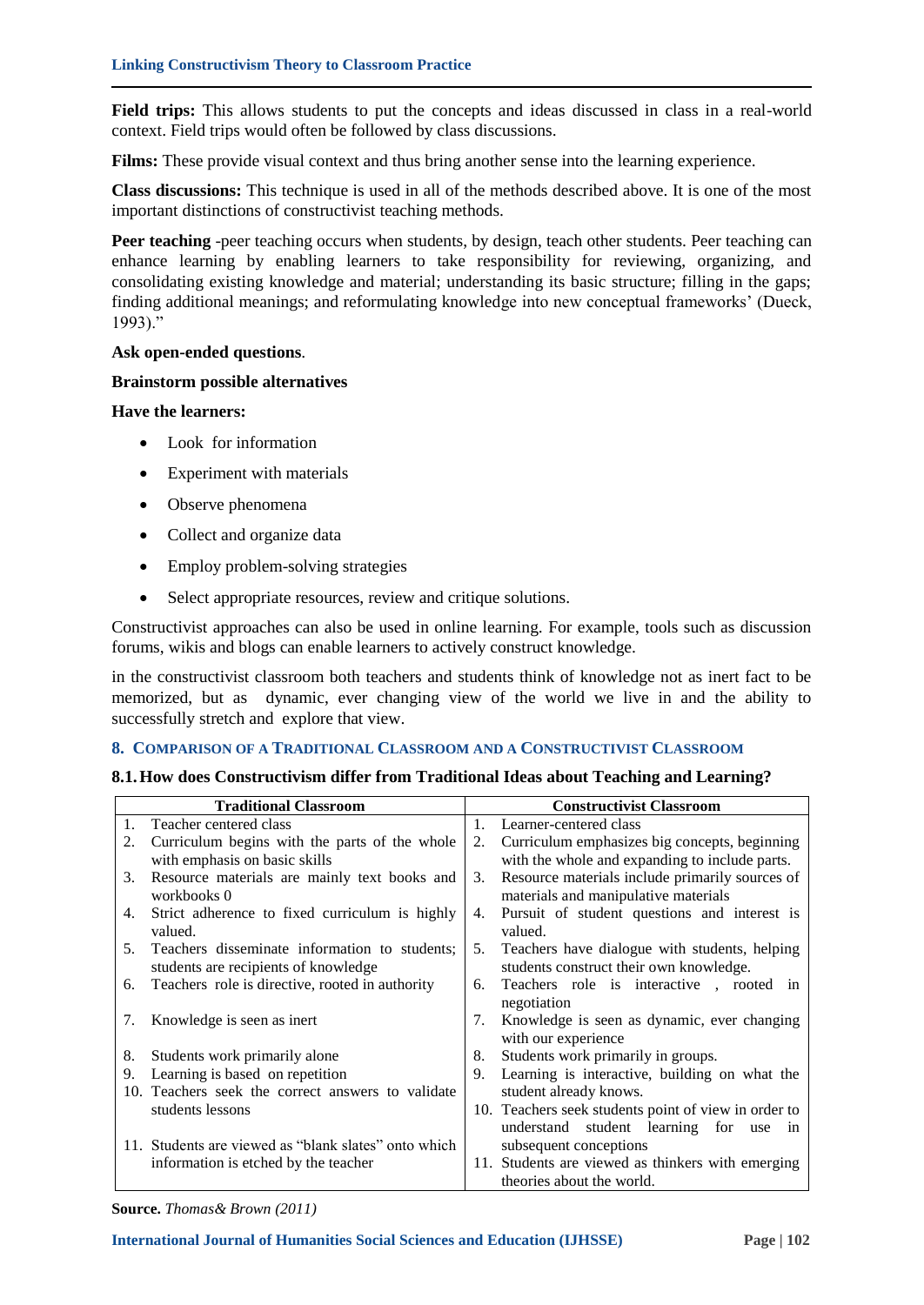# **9. ASSESSMENT IN A CONSTRUCTIVISM CLASSROOM**

Traditionally, assessment in the classrooms is based on testing. In this style, it is important for the student to produce the correct answers. However, in constructivist teaching, the process of gaining knowledge is viewed as being just as important as the product. Thus, assessment is based not only on tests, but also on observation of the student, the student's work, and the student's points of view. Some assessment strategies include:

- Oral discussions. The teacher presents students with a "focus" question and allows an open discussion on the topic.
- KWL (H) Chart (What we know, what we want to know, what we have learned, How we know it). This technique can be used throughout the course of study for a particular topic, but is also a good assessment technique as it shows the teacher the progress of the student throughout the course of study.
- Mind Mapping. In this activity, students list and categorize the concepts and ideas relating to a topic.
- Hands-on activities. These encourage students to manipulate their environments or a particular learning tool. Teachers can use a checklist and observation to assess student success with the particular material.
- Pre-testing. This allows a teacher to determine what knowledge students bring to a new topic and thus will be helpful in directing the course of study.

# **10. CONCLUSION AND RECOMMENDATIONS**

In the constructivist classroom, students interact with the environment and create their own interpretation of the world instead of being mere recipients of information transmitted by the teacher. Through constructivism, the learner is able to construct new knowledge through multiple representation, active engagement, collaboration and inquiry with the teacher acting as facilitator. Learning is based on the active participation of learners in problem-solving and critical thinking– given real and authentic problems. Constructivist teaching practices help learners to internalize and reshape, or transform new information. Strategies for using constructivism in the classroom should encourage student inquiry, o, and promote Metacognition and Reflection. The component of Service- learning as a teaching and learning strategy integrates meaningful community service with instruction and reflection to enrich the learning experience, teach civic responsibility, and strengthen communities' service. It enriches student learning of course material by "bringing books to life and life to books". The constructive instructional designer should situate cognition in real-word contexts to facilitate the application and transfer of knowledge. Appropriate intellectual toolkit such as critical Thinking, research and information literacy teamwork/collaboration, creativity/innovation is necessary to support construction of knowledge. Curriculum and instructional designs should incorporate real and authentic problems for learners to solve.

#### **REFERENCES**

- [1] Brooks J. & Brooks M. (2001). In Search of Understanding: The Case for Constructivist Classrooms. Pearson.
- [2] Bruner, J. (1996). The Culture of Education, Cambridge, MA: Harvard University Press.
- [3] Cey T. (2001). Moving towards constructivist. http://citeseerx.ist.psu.edu.
- [4] Cobb.P & Yackel E.(1995).Constructivist, Emergent, and Sociocultural Perspectives in the Context of
- [5] Developmental Research. Washington, D.C.: National Science Foundation.
- [6] Dueck, G (1993), Picture Peer Partner Learning: Students Learning From and With Each Other, Instructional Strategies Series No. 10, Saskatoon: Saskatchewan Professional Development Unit.
- [7] Foerster, H. Von (2002). Observing systems. Seaside, California: Inter systems Publications.
- [8] Freire, P. (2003). Pedagogy of the oppressed. New York: Continuum.
- [9] Furco, A. (1996). "Service-Learning: A Balanced Approach to experiential education. "Expanding Boundaries: Service and Learning. Washington DC: Corporation for National Service.
- [10] Gay, G. (2010). Classroom practices for teaching diversity: An example from Washington State (United States). In Organisation for Economic Co-operation and Development (OECD), educating teachers for diversity: Meeting the challenge (pp.257–280). Paris: OECD.